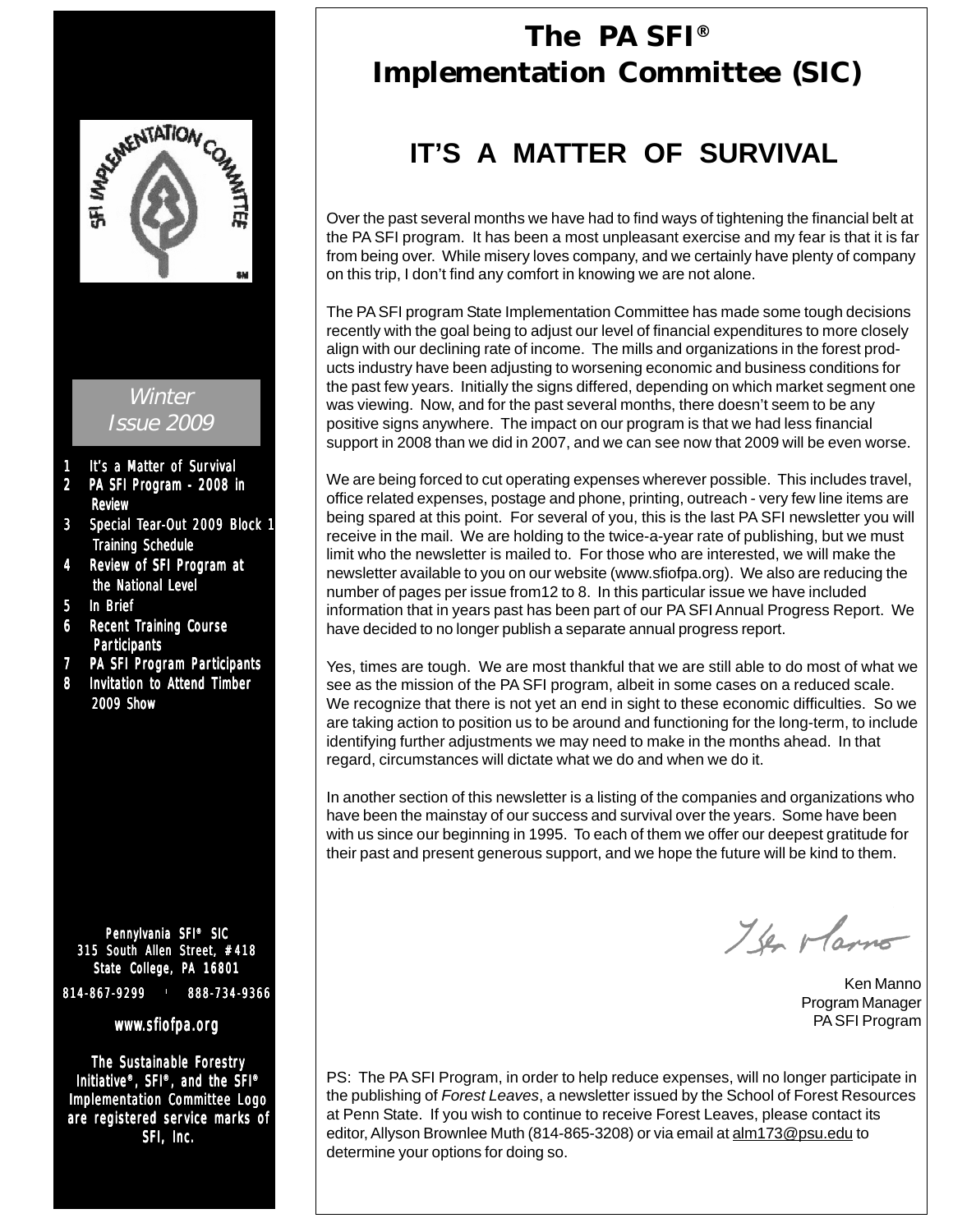

The Sustainable Forestry Initiative (SFI) program is a voluntary, industry driven effort developed to ensure that future generations will have the same abundant, healthy, and productive forests we enjoy today. Created in 1995 by the American Forest & Paper Association (the national trade organization representing the United States forest products industry), SFI is a program of comprehensive forestry and conservation practices, which now functions under SFI, Inc., a registered 501(c)(3) organization.

In order to broaden the practice of sustainable forestry in our state, an Implementation Committee was formed to develop the Sustainable Forestry Initiative of Pennsylvania. Today, the PA SFI program works to ensure the progress of the national initiative, here in **Pennsylvania** 

### SFI Implementation Committee (SIC) Members

Tom Buzby, Weaber, Inc.\* **John Bouch**, PA Veneers, Inc. Bill England, Appleton Papers, Inc. Charlie Brown, Glatfelter Pulp Wood Co.\* Keith Craig, PA HDC Dan Evans, Domtar Paper Co., LLC\* **Jim Finley**, Penn State University Bob Hobbes, Hobbes Forestry Dave Jackson, Penn State Cooperative Ext. Mark King, Craftmaster Manufacturing, Inc. Jeff Kochel, Forest Investment Associates\* Rich LaBrozzi, RAM Forest Products Mike Lester, PA BOF John Levavasseur, Chairman, Hancock Forest Mangement\* Paul Lyskava, PFPA Ken Manno, PA SFI Gene Odato, Bureau of Forestry **Ken Roberts**, NewPage Corporation\* **Ron Rohall**, PACD Pat Sherren, NewPage Corporation\* Dave Sienko, Sienko Forest Products **Kevin Stout**, Allegheny Wood Products Susan Stout, USDA Forest Service Sue Swanson, AHUG Mark Webb, Webb Forestry Consulting Barrett Wiggans, Deer Park Lumber Jonathan Wirth, Walker Lumber Co. Amy Doty, SFI, Inc. \*DENOTES SFI Program Par ticipant

Questions or comments regarding the PA SFI newsletter, contact 814-867-9299, 814-867-9299, 888-734-9366, or via e-mail at sfi@penn.com.

 **2**

# **PA SFI PROGRAM – 2008 IN REVIEW**

All things considered, 2008 has to be viewed as being another good year for the PA SFI program. In spite of ever-increasing financial pressures, we managed to accomplish the vast majority of the goals we had set and we did so within the construct of our operating budget for the year. A brief review of our accomplishments is as follows:

# **Outreach**

There are several activities in which we participated during the year in an effort to assure that our industry's commitment to sustainable forestry practices is known and understood. As well as speaking with several student groups elementary school through college, we sat on the PA Department of Environmental Protection Non-point Source Liaison Workgroup, the Joint Legislative Air and Water Pollution Control and Conservation Committee Forestry Task Force, the PA Fuels for Schools and Beyond Program Committee, the Roach-Bauer Forestry Forum Steering Committee, and the PA State Tree Farm Committee. We assisted the PA Hardwoods Development Council with staffing the Wood Mobile at the PA Farm Show, attended the quarterly meetings of the PA Hardwoods Development Council, attended several of the annual conferences conducted by the private forest landowner organizations, manned the PA SFI Program display at Ag Progress Days and at the Kane Area Logging Safety program, and conducted the evaluation of several private forest landowners competing for the M. K. Goddard Forest Sustainability Award. We also distributed 955 of our PA SFI Forest Landowner Information packets to parties who were contemplating conducting a timber harvest, or who simply wanted information on sustainable forest management.

# **Logger Training**

2008 turned out to be a better year for logger training than we expected, given the poor business and economic climates throughout the year. We scheduled 71 training sessions of which 25 were cancelled for various reasons. This represents a 35% cancellation rate, which is about the average we experience in any given year. But for the 46 training sessions we conducted, 26 for core courses and 20 for continuing education purposes, the attendance was quite good. 231 individuals took core training and 354 attended our continuing education offerings. Our goal was to have 600 individuals attend training during the year. We managed to get 585.

# **Forest Products Industry Participation**

We were most fortunate in that the commitment to forest sustainability by our industry remained strong throughout the year. While many companies experienced a steady decline in business as the year went by, they maintained their interest in our program – which was demonstrated through their on-the-ground practices and their level of financial support for the SFI program. They are to be commended for not faltering in the face of extremely difficult circumstances.

# **Inconsistent Practices**

We received three reports during the year from forest landowners who experienced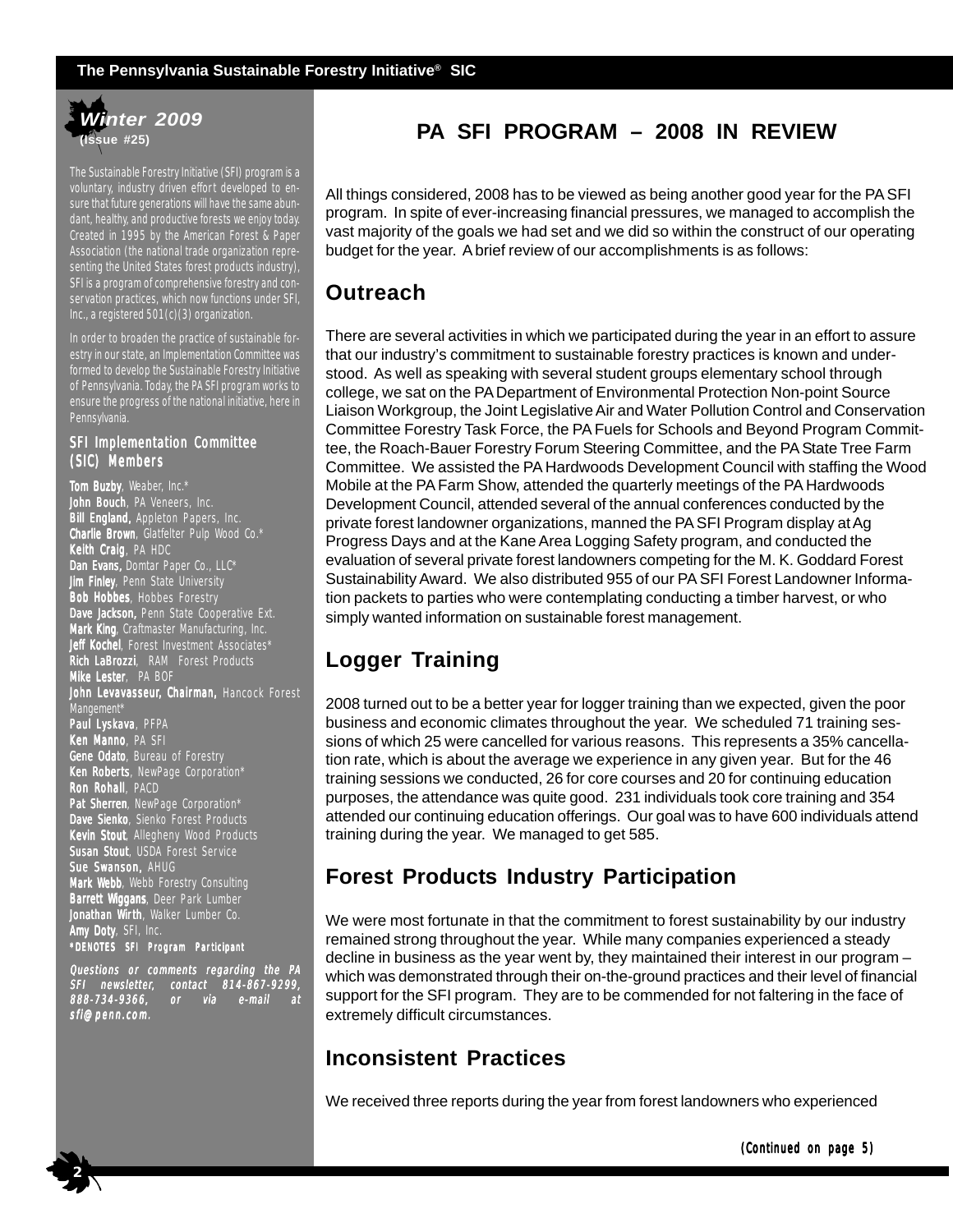

# Pennsylvania Sustainable Forestry Initiative® SIC Block 1 Schedule 2009: March 27 to June 9

*CORE COURSES (Must complete Environmental Logging, Logging Safety and First Aid/CPR to complete SFI Core Training Requirements. First Aid/CPR may be taken through other entities. To receive credit, send us a copy of your First Aid/CPR cards.) PLEASE NOTE: Continuing Education Credit will no longer be awarded for any of the CORE Courses.*

| <b>Course Date</b> | <b>Course Name</b>           | Location                            | <b>Registration Deadline</b> | Cost       |
|--------------------|------------------------------|-------------------------------------|------------------------------|------------|
| Tues. 3/31/09      | <b>Logging Safety</b>        | Wellsboro BOF, Wellsboro            | Tues. 2/24/09                | \$60.00    |
| Thur. 4/9/09       | <b>Environmental Logging</b> | Rouse Annex, Youngsville            | Thur. 4/2/09                 | \$60.00    |
| Tues. 4/14/09      | <b>Environmental Logging</b> | Wellsboro BOF, Wellsboro            | Tues. 4/7/09                 | \$60.00    |
| Thur. 4/23/09      | <b>Logging Safety</b>        | Johnsonburg Boro Bldg., Johnsonburg | Thur. 4/16/09                | \$60.00    |
| Fri. 5/8/09        | Environmental Logging        | Johnsonburg Boro Bidg., Johnsonburg | Fri. 5/1/09                  | \$60.00    |
| Tues. 5/12/09      | <b>Environmental Logging</b> | Warriors Mark UMC, Warriors Mark    | Tues. 5/5/09                 | \$60.00    |
| Weds. 5/13/09      | <b>Logging Safety</b>        | Warriors Mark UMC, Warriors Mark    | Weds. 5/6/09                 | \$60.00    |
| Thur. 5/14/09      | <b>First Aid/CPR</b>         | Warriors Mark UMC, Warriors Mark    | Thur. 5/7/09                 | <b>TBD</b> |
|                    |                              |                                     |                              |            |

*CONTINUING EDUCATION COURSES: (1) year of credit is given for a 4-hr. course and (2) years of credit is given for an 8-hr. course as per SFI Training Letter dated 1/5/07.*

| <b>Course Date</b> | <b>Course Name</b>                    | Location                                           | <b>Registration Deadline</b> | <u>Cost</u> |
|--------------------|---------------------------------------|----------------------------------------------------|------------------------------|-------------|
| Fri. 3/27/09       | Log Bucking Class**                   | Johnsonburg Fire Hall, Johnsonburg                 | Fri. 3/20/09                 | \$45.00     |
| Weds. 4/8/09       | 4-Hour CE Update Class                | <b>PPL's Environmental Learning Center, Hawley</b> | <b>Weds. 4/1/09</b>          | \$45.00     |
| Tues. 4/14/09      | 4-Hour CE Update Class                | <b>BOF, Laughlintown</b>                           | <b>Tues. 4/7/09</b>          | \$45.00     |
| Thur. 4/16/09      | 4-Hour CE Update Class                | Apple Bin Restaurant, Fishertown                   | Thur. 4/9/09                 | \$45.00     |
| Weds. 4/22/09      | 4-Hour CE Update Class                | <b>Glatfelter Mill, Spring Grove</b>               | Weds. 4/15/09                | \$45.00     |
| Thur. 4/23/09      | CE Update, BMP Review - 4-Hr. Class   | <b>Smethport Area - TBA</b>                        | Thur. 4/16/09                | \$45.00     |
| Weds. 4/29/09      | <b>GPS</b>                            | BOF Office - Michaux S.F. - Fayetteville           | Weds. 4/22/09                | \$90.00     |
| Thur. 5/14/09      | 4-Hour CE Update Class                | Warriors Mark UMC, Warriors Mark                   | Thur. 5/7/09                 | \$45.00     |
| Weds. 5/27/09      | <b>GPS</b>                            | BOF Office, Penfield, Clearfield Co.               | Weds. 5/20/09                | \$90.00     |
| Fri. 5/29/09       | 1-Hour Workshops - TBA                | Timber 2009, Ag Progress Days Site                 | No pre-reg. required         | See below*  |
| Sat. 5/30/09       | 1-Hour Workshops - TBA                | Timber 2009, Ag Progress Days Site                 | No pre-reg. required         | See below*  |
| Tues. 6/9/09       | <b>Advanced Environmental Logging</b> | Tunkhannock Area - TBA                             | Tues. 6/2/09                 | \$70.00     |
| TBA                | Game of Logging 4                     | Towanda Area - TBA                                 | TBA                          | \$125.00    |
|                    |                                       |                                                    |                              |             |
|                    |                                       |                                                    |                              |             |
|                    |                                       |                                                    |                              |             |

*\*The PA Sustainable Forestry Initiative State Implementation Committee (PA SFI SIC) will be offering Continuing Education credit for loggers who participate in workshops at Timber 2009 on Friday, May 29 or Saturday, May 30. These workshops are free of charge.*

*To receive one-year of CE credit, a person must attend any 3 of the scheduled sessions. Additionally, a \$20.00 administrative fee is required, payable to PASFI SIC with proof of attendance. See back page for general information about the show.*

### *\*\*Class is limited to 25 attendees.*

For additional information, please contact the SFI office at (814) 867-9299 or Toll free at (888) 734-9366. You may also email us at sfi@penn.com. Upon receipt of your completed registration form and payment, participant will receive further, more detailed information regarding the classes.

| To Register for One or More of These Courses by Mail, Send Completed Form & Check<br><b>(made out to PA SFI SIC) to:</b> 315 South Allen Street, Suite 418, State College, Pennsylvania 16801 |                            |  |  |
|-----------------------------------------------------------------------------------------------------------------------------------------------------------------------------------------------|----------------------------|--|--|
| Name Attending:                                                                                                                                                                               |                            |  |  |
| Name, Date & Location of<br>Courses Attending:<br>(Use back for additional space)                                                                                                             |                            |  |  |
| Street Address:                                                                                                                                                                               |                            |  |  |
| City, State, & Zip Code:                                                                                                                                                                      |                            |  |  |
| Telephone Number:                                                                                                                                                                             | A Check is Enclosed for \$ |  |  |

**IMPORTANT NOTE: For the most up-to-date schedule, visit www.sfiofpa.org.**

The Sustainable Forestry Initiative®, SFI®, and the SFI® Implementation Committee Logo are registered service marks of SFI, Inc.

 **3**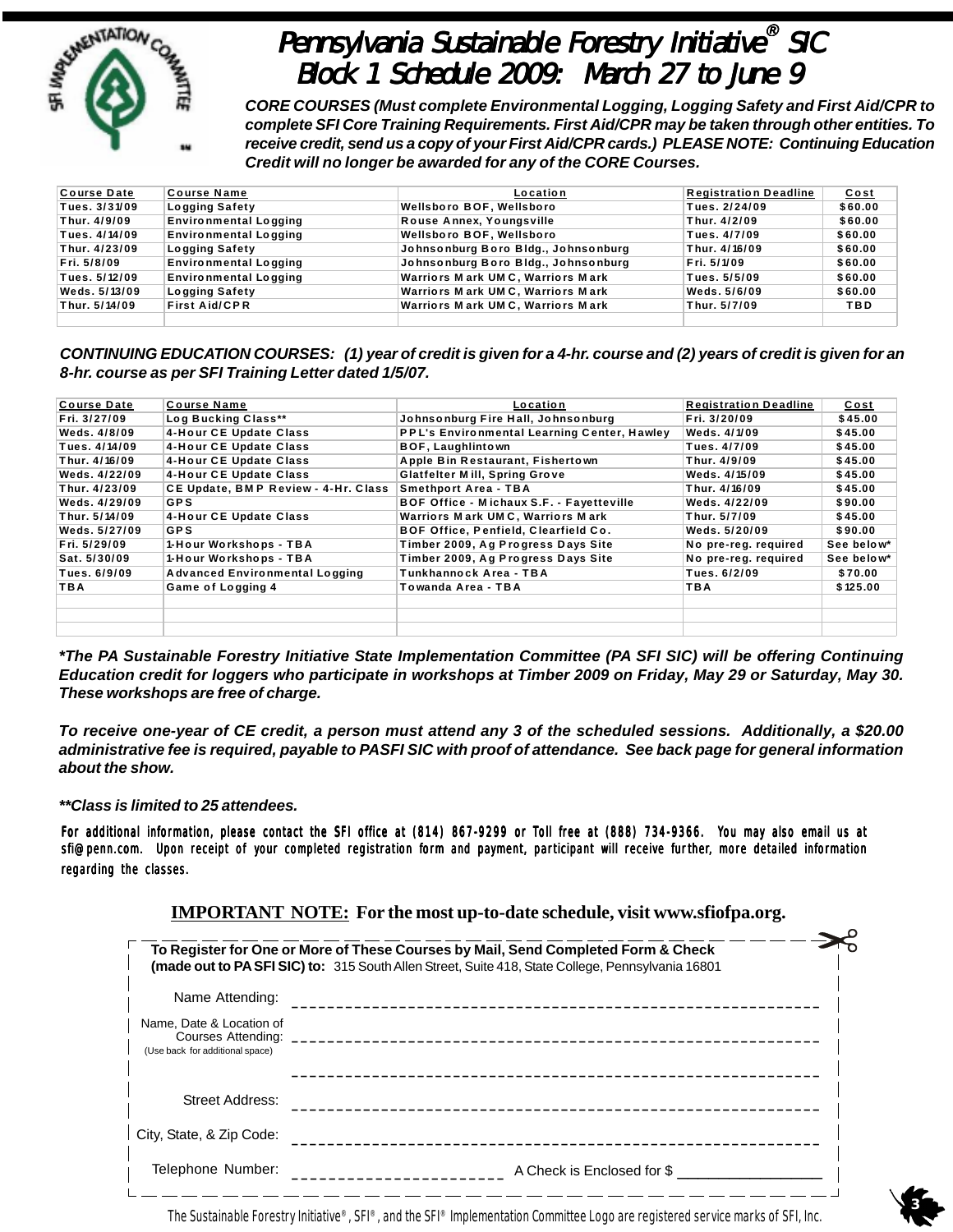# **REVIEW OF SFI PROGRAM AT THE NATIONAL LEVEL**

### **2008 HAS BEEN A SENSATIONAL YEAR** for the SFI

program on all fronts, thanks to the enthusiastic involvement of our many participants, partners, supporters and clients.

SFI certification continues to grow exponentially — with 20 or so label approvals every day — as more companies and consumers learn how our program can meet their high expectations for responsible forest products. Everything from packaging, direct marketing, lumber products and envelopes is using the SFI label.

We started 2008 with 102 certificates at 408 certified locations — last month Hearne Hardwoods became our 1,000th certified location and we began 2009 with 407 certificates. We started 2008 with 143.7 million acres (58.1 million hectares) of certified lands in North America, and started 2009 with 154 million acres/62 million hectares.

Obviously, this kind of growth is the result of a lot of hard work. In 2008, this included:

- The revision process leading to the SFI 2010-2014 Standard began with a 60-day public comment period last summer.
- The simpler, clearer SFI on-product labels introduced after thorough market testing are making it easier for consumers to find the information they want.
- The SFI program once again met the tough conditions of the UK's Central Point of Expertise on Timber for 'legality' and ' sustainability'.
- Two SFI Implementation Committees Minnesota and Maine — partnered with Habitat for Humanity to build homes with products from well-managed forests.
- A new www.sfiprogram.org website was unveiled, and our blog, www.goodforforests.com, was launched.
- SFI Inc. was among sponsors of Forest Trends' 2nd Potomac Forum on Illegal Logging and Associated Trade, where international experts examined complex issues around illegal logging.
- At our annual conference, about 170 delegates from every link of the forest product supply chain explored opportunities ahead for certification and for the SFI program.

Much of our success is tied to the fact that more organizations are coming to appreciate and respect SFI's forest, fiber sourcing and chain-of-custody standards, including: • A guide from the Competition Bureau of Canada (Environmental Claims: A Guide for Industry and Advertisers) noted claims of sustainability for forest products can be verified if the products are certified to a sustainable forest management standard such as SFI, CSA (Canadian Standards Association), FSC (Forest StewardshipCouncil) or PEFC (Programme for the Endorsement of Forest Certification schemes). • GfK Roper Public Affairs & Media and the Yale School of Forestry & Environmental Studies found Americans appreciate the value of eco-labels, and more respondents are familiar with the SFI label (19 percent) than the FSC label (12 percent).

• Terra-Choice Environmental Marketing's EcoMarkets™ survey (www.terrachoice.com) of procurement professionals found the SFI label was on the list of the top 10 ecolabels they relied on frequently to make buying decisions.

At a time when only 10 percent of the world's forests are certified, it was refreshing to see a more inclusive approach being taken to forest certification in 2008, such as:

• The U.S. Green Building Council has proposed changes to its Leadership in Energy and Environmental Design (LEED) rating systems which, if approved, would mean wood certification programs meeting a set of measurable benchmarks can earn points under LEED.

• The states of Minnesota and Washington both publicly supported a more inclusive approach to certification, saying this has the potential to include more forest products from family forest owners in their states, and other small forest parcels.

• The Maine government directed state officials to buy wood or paper products that come from forests certified to standards that include the SFI 2005-2009 Standard.

• Florida and Indiana joined 16 other states in formally recognizing the Green Building Initiative's Green Globes environmental assessment and rating system, which provides points for using wood from sustainable sources such as SFI-certified products.

Throughout the year, SFI staff and supporters accepted marketing challenges head-on, taking every opportunity to promote the SFI program's environmental, social and economic strengths. We recognized the good work of many participants:

- The Minnesota SFI Implementation Committee won the10th annual SFI Implementation Committee Achievement Award for outstanding community service — including its Habitat for Humanity partnership.
- The Minnesota Division of Forest Capital Partners LLC won the SFI and Congressional Sportsmen's Foundation Wildlife Stewardship Award.

• UPM-Kymmene Inc. and Rayonier Inc. and their many partners each won an SFI Leadership in Conservation Research Award.

• Harden Furniture Inc., JELD-WEN Windows and Doors, National Envelope, Sierra Pacific Industries and Smead Manufacturing Company received President's awards for activities promoting the benefits of their SFI certification.

There were changes to our board, the SFI External Review Panel and the SFI program:

• Rick Holley, President and CEO of Plum Creek Timber Co. Ltd., replaced John A. Luke Jr., Chairman and CEO of

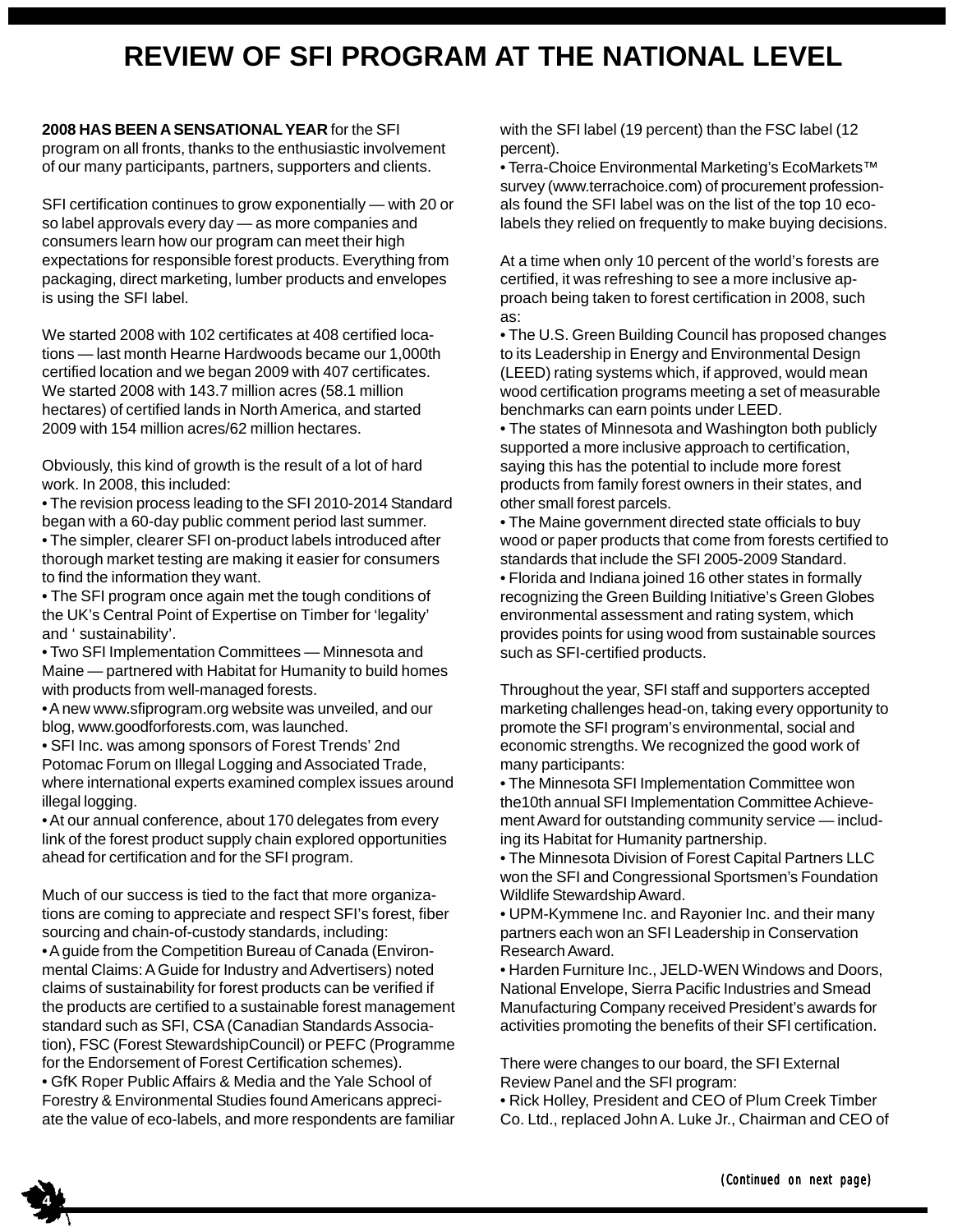### **PA SFI PROGRAM – 2008 IN REVIEW (cont.)**

problems on timber harvests. In two of the matters, a single and same individual logger was involved. Each landowner had decided to pursue the matters through legal proceedings, but wanted to go on record with us concerning their situations. The third incident involved a sawmill and as we looked into things we determined that there really had not been any violations of best management or even acceptable practices. As often happens, there was a lack of effective communications between the parties and consequently, the job was closed out in a manner that would lend itself to establishing regeneration on the site, but was not aesthetically pleasing to the landowner. We can't emphasize enough the importance of taking the time to discuss in advance of the harvest all the issues that could develop, and reach a mutually agreeable understanding by all parties involved of how they will be addressed.

So we go forward into 2009 with much uncertainty about what to expect. We also know that it is times such as these that produce the greatest opportunities. The SFI program, both at the national level and here in PA, remains focused on our core mission of sustaining the forest resource for the benefit of future generation the world over. Dire business and economic conditions may cause us to progress at a slower rate than we otherwise would. But we are determined to progress as best we can.

### **REVIEW OF SFI PROGRAM AT THE NATIONAL LEVEL (cont.)**

MWV, as chairman of the SFI Inc. Board of Directors. • New board members included Tom Franklin of the Theodore Roosevelt Conservation Partnership; Roger Sedjo of Resources for the Future; Larry Selzer of the Conservation Fund; Mike Zagata of the Ruffed Grouse Society; Robert A. (Bob) Luoto, representing independent logging professionals and the American Logging Council; Henry (Hank) Ketcham of West Fraser Timber Co. Ltd., and Daniel S. Fulton of Weyerhaeuser Company • Michael T. Goergen Jr., Executive Vice-President and CEO of the Society of American Foresters, became chair of the independent SFI External Review Panel, replacing Richard W. (Dick) Brinker, Dean and Professor in the School of Forestry and Wildlife Sciences at Auburn University.

• We filled two new senior positions — Rob Worthington is Director, Green Building, and Danny Karch is National Director, Market Access (Canada).

It is heartening to look back at the many achievements of 2008 and to know that at this time next year we will be celebrating new successes — including the completion of our transition to the new SFI on-product labels and the start of our transition to the SFI 2010-2014 Standard.

 $\frac{1}{5}$ 

### **KATHY ABUSOW**

President & CEO SFI, Inc.

# In Brief

**SHADE TREES CAN REDUCE POWER BILLS BY 11.4 PERCENT** - The E-Forester - November 17, 2008; From YubaNet.Com - Author: Auburn University. November 13, 2008 - An Auburn University study sheds new light on just how valuable shade trees are in reducing homeowners' electricity bills during hot summer months.

Professor David Laband in the Auburn University School of Forestry and Wildlife Sciences says electricity usage and costs will be 11.4 percent less if a house has just 17.5 percent heavy shade coverage. This is compared to a house with no shade.

"The keys are heavy foliage and late afternoon shade," Laband said. "The savings can be very significant for homeowners. Over the years I had read statements that shade trees reduce electricity consumption, so we wanted to put a dollar amount to it."

His office conducted a yearlong study of 160 houses in the Auburn, Alabama area to determine the annual energy savings provided by shade trees, primarily looking at the months of May to September. He analyzed power bills, calculated shade coverage and surveyed the homeowners about household makeup, electricity-usage habits, square footage, type of air conditioning, appliances, roofing, exterior material and other factors.

"We looked at the amount of shade in the early morning, early afternoon and late afternoon," Laband said. "If you have trees on the west side of your house, you will have a much lower power bill.

Using local power company rates for kilowatt hours per day, Laband said the 11.4 percent savings would equal \$31 to \$33 per month. The study, which categorized types of shade into light, moderate and heavy, also found that a house covered with 50 percent of light shade will save 10.3 percent.

Thermostat settings were important as well. "For each degree you raise your thermostat in the summer, you will save 3.3 percent on your power bill," he said. "We also found that children under age 12 are the major power consumers in the home. They watch television, play games and leave lights on."

Laband hopes the study will encourage real estate developers not to cut down all the trees on new lots.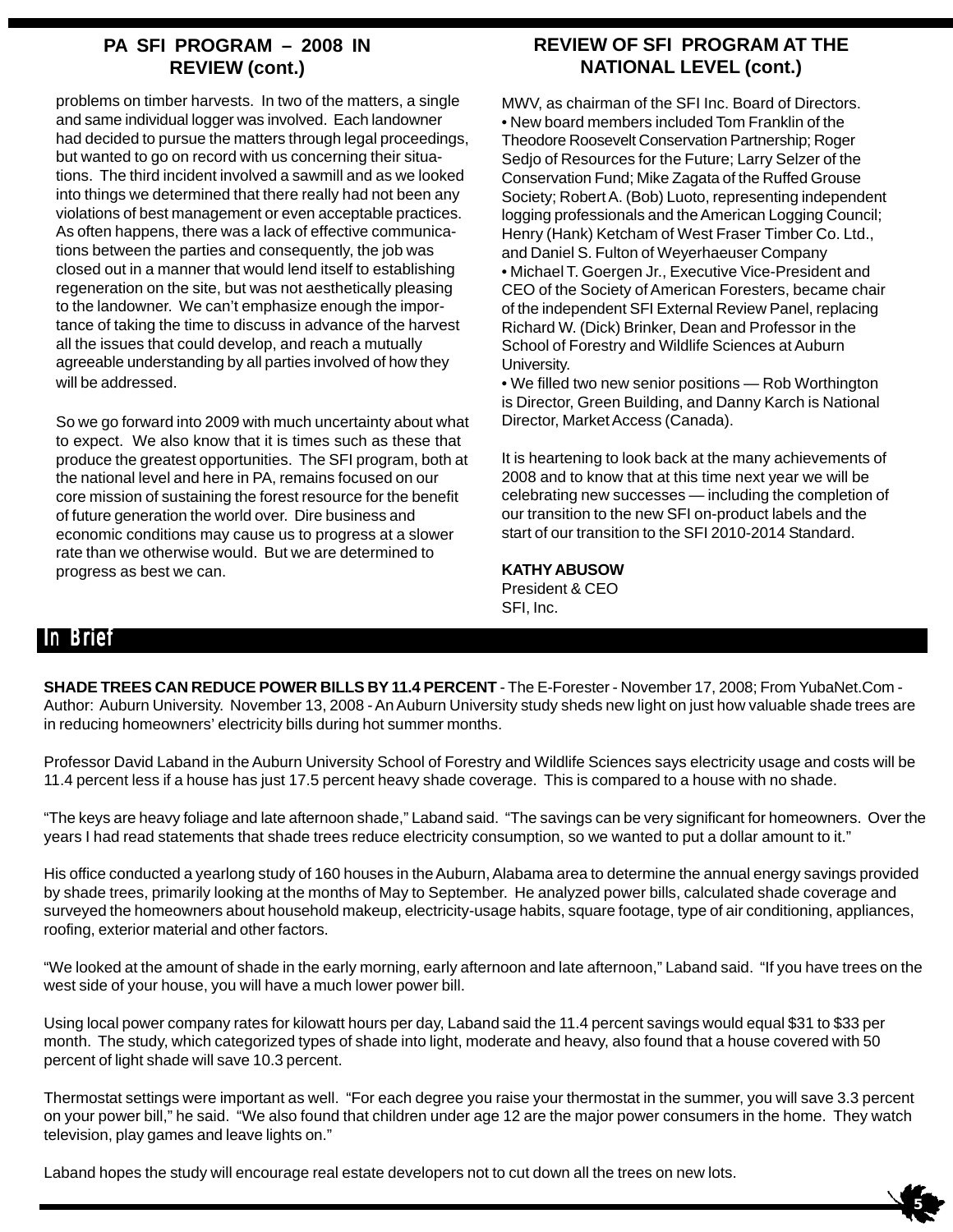CORE TRAINING COMPLETED Since July 2008, the following individuals have completed Core Level training with the PA SFI. Core Level Courses are FA/CPR, Logging Safety, and Environmental Logging.

Stan Barnett Johnsonburg Greg Berndtson Wellsboro Shawn Bilger Three Springs Lane Brown Pleasantville Fred Bumbarger Woodland Mark Burdge Spring Run Aaron Cleaver Howard Larry E Cleaver Howard<br>Jason Clouser Madisor Adam M Cressman James Creek Brian K English Morrisdale Elvis A Ensor Warfordsburg Bryan Harer Liberty<br>Scott House Mansfield Scott House Lance Howell Curwensville Richard Huck Wellsboro Irvin J Kauffman Belleville Wilbur Kephart Woodland Ira Kessler Jr. Robert Krieg St. Marys James C Leach Galeton Richard Lyle Kane Doug A Maines<br>
Doug C Maines<br>
Grampian Doug C Maines<br>
Ramon Martin Shippensburg Ramon Martin Michael T McCall Jr. Summerhill Andrew E Miller Spring Mills<br>Terry Mitchell Corry **Terry Mitchell** Charles E Pierce **Arnot**<br>Micah Rosenberry Fannettsburg Micah Rosenberry Timothy C Smail West Chester Jay L Summerson Arnot Randal Van Horn II Douglas Van Meter Smithsburg David Yoder **Allensville** Charles Zimmerman Port Allegany

# Madisonburg

### **Continuing Education Courses Completed** Since July 2008

### ADVANCED MISCELLANEOUS

Scott R Cary Northumberland James B Davis Clearfield Ed Konwinski Bradford Glenn A White Sigel

### BUYING STANDING TIMBER

Corey L Brumbaugh Shirleysburg Wesley E Brumbaugh Shirleysburg Nick Chamberlin St. Marys Frank Clothier Arnot Gino Copello Ridgway Mike Cowan Ridgway Jason DeGolier Ellington, NY Christian M Delancy Thompsontown Douglas Dellinger Lebanon Michael Donahue St. Marys Michael I Dreese Jr. Lewisburg Greg Felmlee Wilcox Richard Garrison Troy

 **6**

Brendan P Short Quinn E Shreve Kane Jay L Summersom Arnot Dominic A Suppa II Warren Perry Swanson Kane Leonard Thompson Arnot Depot Depot Samuel C Yoder Belleville

### GARAGE SAFETY

Victor Bizzak Kane James Fowler Kane Richard Iddings Brockway Edgar D James Jr. Kane Shawn Johnston Kane Michael Kocjancic Kane Greg Lindquist Kane Thomas McGuire Kane Michael L Miller Kane Randy Moore Kane Patrick A Rolfe **Gifford** Garry Saline Kane David A Snyder Kane

### GOL I

Jeff Budman Unityville Dusty Cartrette Susquehanna

Bradley Gilliland Orbisonia Darick Graham Mill Hall Steve Hanselman Mifflinburg Mike S Harding Blossburg Doug Kinkead Ridgway Richard Kordes Lewisburg Gary Laslow **Brookville** Jason Lorenzo Kane Mark Mekos Morris Shane R Miles Ridgway Todd M Monks Blossburg John Newman Wilcox Fay W Parsells Wellsboro Jason Peterson Ellington, NY David Platt Lewisburg John T Redell III Troy Randy Renninger McVeytown Travis Renninger McVeytown Christopher Route Troy David Sallack Wilcox Benjamin Sayler Middletown Thomas P Shields St. Marys Michael D Shoemaker Mifflinburg Tim Shoemaker Millmont<br>Brendan P Short Sunbury Henry F Smith Reynoldsville Michael Sowles Pleasantville Robert Trumpie St. Marys Keith E Walter Middleburg Wesley Walter Middleburg Edward Werner Mapleton Jonathan W Whitsel Mapleton John C Zaborowski Wattsburg Paul E Zwald Williamsport Dave Alexis Mt. Jewett Jacob M Fremer Brockway Steve Ginkel Mt. Jewett

Roger A Ginkel Mt. Jewett Joseph Kocjancic Johnsonburg Lyle Pierce Mt. Jewett

### Joe Kandrovy Tunkhannock Christopher D Malson Moscow Andy Meagley Susquehanna Robert P Reddon Susquehanna Rob Sawicki Factoryville Mark Sickler Moscow Barrett Wiggans Tunkhannock

GOL II Jeff Budman Unityville Dusty Cartrette Susquehanna<br>Joe Kandrovy Tunkhannock Joe Kandrovy Brian Kelly Montrose Christopher D Malson Moscow Andy Meagley Susquehanna Nicholas Preston Wyalusing Nick Pries Mehoopany Robert P Reddon Susquehanna Lanny Russell LeRaysville Rob Sawicki Factoryville Barrett Wiggans Tunkhannock

### GOL III

Joe Kandrovy Tunkhannock Brian Kelly Montrose Aaron Montross Noxen Nicholas Preston Wyalusing Nick Pries Tunknannock Lanny Russell LeRaysville Barrett Wiggans Tunkhannock

### JOB LAYOUT & PROFITABLE SKID.

Kevin E Black Chambersburg Jesse Brown Seward Charles F Brown Jr. Seward Bradley Burkholder Womelsdorf Troy Coons Fayeteville Marvin Kauffman Myerstown Sam Lantz Myerstown Kevin C Libby Jersey Shore Perry Libby Coudersport Kevin J Powell Bethel Richard E Powell Bethel Jason G Sheaffer Mt. Pleasant Mills Timothy C Smail West Chester John I Smoker Myerstown Jairus S Stauffer Mt. Pleasant Mills Mast P Stoltzfus Millerstown Clayton Swartzentruber Myerstown Jo Ann Webber-Wolfe Schuykill Haven Kenneth L Wolfe Schuykill Haven

### INTRO TO FOREST MANAGEMENT

| Myerstown                          |
|------------------------------------|
| New Holland                        |
| <b>Shermans Dale</b>               |
| Loysville                          |
| Reading                            |
| Newport                            |
| Lebanon                            |
| Manheim                            |
| Waynesboro                         |
| <b>West Chester</b>                |
| Lancaster                          |
|                                    |
| <u>MISCELLANEOUS - 4-HR. CLASS</u> |
|                                    |

### Taylor Clingerman Everett

Michael C Jones Ft. Loudan Todd D McCabe Portage

### WILDLIFE

Dick Cooney St. Marys Wayne Tomak

Dave Grant Ulysses Allen F Liegey Weedville Alice Ramsey Emporium Delmas Ramsey Emporium<br>Todd Sparks Brookville Todd Sparks Brookville<br>Wavne Tomak Genesee Todd Watt Brockway Andy Whelpley Brockway Joseph Yilek Galeton

### **FUTURE DEMAND FOR LOW-GRADE EXPECTED TO BE STRONG**

Recent events indicate a continued high level of interest in woody biomass as an alternative to fossil fuels. The PA Fuels for Schools and Beyond program continues to receive inquiries about heating and energy producing systems powered by low-grade or low-use trees. Many entities seem interested in, at the very least, getting the preliminary work completed so when conditions become more favorable for actually installing such equipment there will be no time lost in doing so. We have, in recent months, received several inquiries as well about who the woody biomass suppliers are in different areas of the state - indicating that potential future consumers of this material want to know now where their possible sources of supply exist. In the past few issues of the PA SFI Newsletter, a form was included for fiber suppliers to complete and return to the SFI office. If you want your name added to this list, please call the SFI office toll free at (888) 734-9366 and register. The PA SFI is also working to develop a training program on the proper procedures for harvesting this fiber without creating potential threats to the future sustainability of our forest resource. It is expected this training will become available either in the latter part of 2009, or during the first block of training in 2010.

# Training Participants ticipants the Pennsylvania Sustainable Forestry Initiative<sup>®</sup> SIC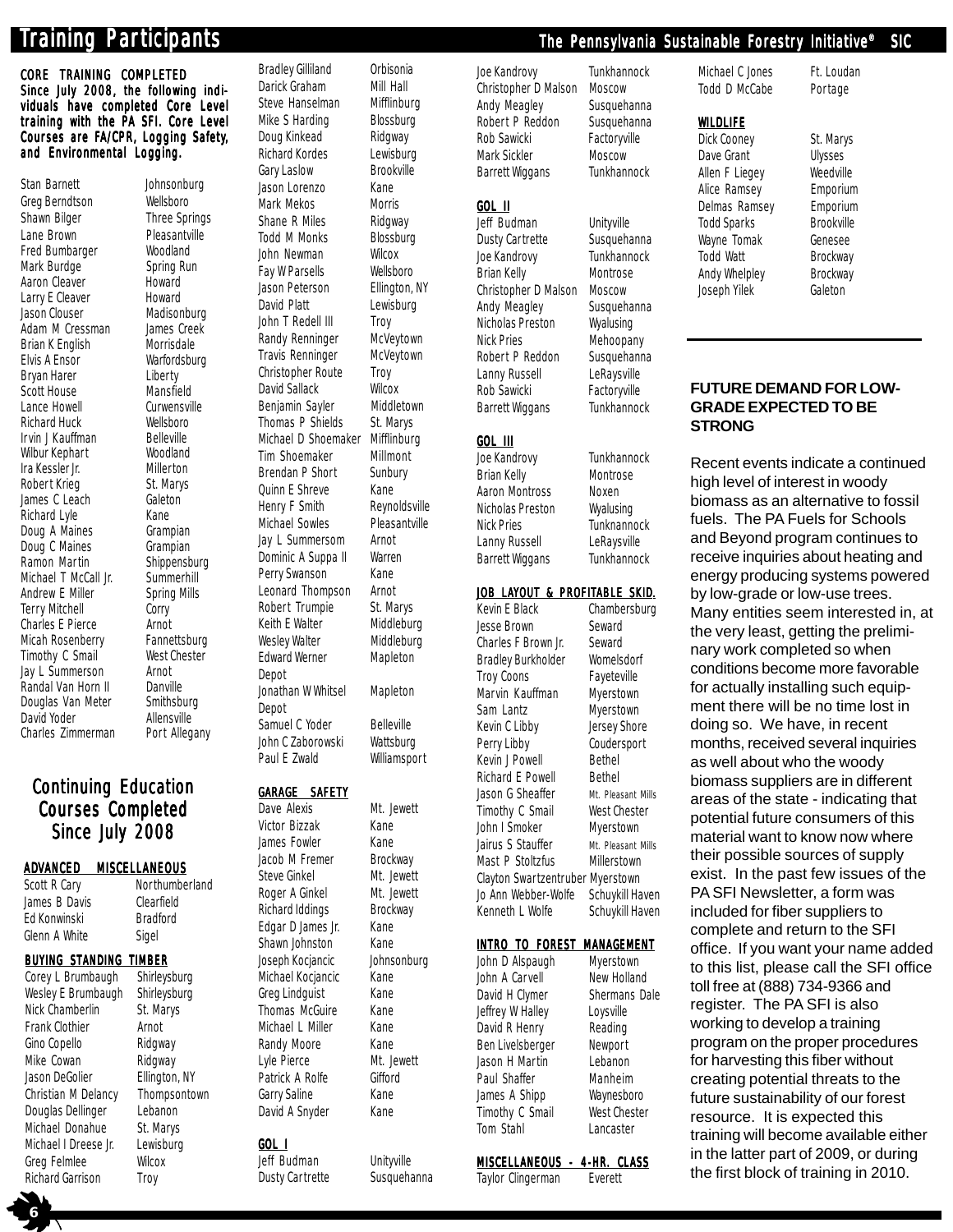# Industry News

# **Chain-of-Custody Certifications**

**Art Communications Systems Inc., Harrisburg, PA**

**Art Print Company, Harrisburg, PA**

**Catawissa Lumber and Specialty Company, Catawissa, PA**

**Cenveo, Commercial Envelope Manufacturing Division, Carlstadt, NJ; Deer Park, NY; Altoona, PA; Cleveland, OH; Chicago, IL; Boone, IA; Kirksville, MO; Jacksonville, FL**

**The YGS Group, York, PA**

**Fiber Sourcing Certificates**

**39**

**AREA Third-Party Certified to the SFI 2005-2009 Standard**

**154 million acres (62 million hectares)**

**CHAIN-OF-CUSTODY CERTIFICATES**

### **407 (from 359 in October 2008)**

**CHAIN-OF-CUSTODY CERTIFIED LOCATIONS (A company with multiple facilities, such as a paper merchant or printer, has the option of including more than one facility under its certificate.)**

**1020 (from 912 in October 2008)**

**PEFC ANNES 4 (U.S.) CERTIFICATIONS**

**PEFC Chain-of-Custody Certificates - 129**

**PEFC certified locations - 515**

### **SFI, Inc. Program Participants in Pennsylvania**

*These PA Companies are affiliated with the SFI Program at the national level through independent third-party certification and provide direct involvement and support to the PA SFI Program as well.*

> Domtar Paper LLC (3) Forest Investment Associates (8) Glatfelter Pulp Wood Co. (12) Hancock Forest Management (4) International Paper (12) NewPage Corp. (12) Weaber, Inc. (12) Weyerhaeuser (12) @<sup>-</sup>

# **PA SFI SIC Program Partners**

*Partners Program Participants are committed to the SFI Standards and pay a set fee annually based on sawmill production from Pennsylvania sawlogs.*

Appleton Papers, Inc. (11) Blue Ox Timber Resources (10) Brode Lumber (10) BroJack Lumber Company, Inc. (8) Brooks Lumber & Timber Harvesting (11) Clear Lake Lumber (10) Cornerstone Forest Products (11) ⊠<sup>-</sup> Craftmaster Manufacturing, Inc. (7) Cummings Lumber (10) D&D Wood Sales, Inc. (4) Deer Park Lumber (11) Dunn Forest Products (2) Dwight Lewis Lumber Co. (7) Heacock Lumber (8) Hyma Devore Lumber (10) Kern Brothers Lumber Company (8) Krumenacker Lumber Company (10) Lapp Lumber Company (10) Lauchle Lumber (11) Lee Brothers Lumber Company (7) Matson Lumber Company (8) Mick Brothers Lumber Co. (2) Mt. Airy Lumber Co. (6) Ordie Price's Sawmill (8) P & S Lumber Company (8) PA Veneers, Inc. (6) Patterson Lumber Co. (8) Pine Creek Lumber (10) RAM Forest Products (10) Salem Hardwood, Inc. (6) St. Marys Lumber Co., Inc. (10) Sterling Forest Products (8) Trumco, Inc. (5) Tuscarora Hardwoods, Inc. (9) Wheeland Lumber (11)

\**denotes new company ( )= years as participant Visit our web site for e-mail addresses* ( $\blacksquare$ ) and web site *links* () *for these Partners and Supporters!*

### **PA SFI SIC Program Supporters**

*Supporter Companies help to promote sustainable forestry practices and pledge meaningful financial contributions.*

Allegheny Hardwood Utilization Group (6) Bailey Wood Products, Inc. (8) Bingaman & Son Lumber (9) @ 8 Brownlee Lumber Co. (4) Catawissa Lumber & Specialty Co. (6) Clarion Timber Co. (4) Coastal Lumber Co. (2) W. J. Cox Associates, Inc. (4) @<sup>-</sup> Custead's Sawmill, Inc. (10) Hobbes Forestry Services (8) Horizon Wood Products (8) John Karakash (2) Keystone Chipping North, Inc. (7) Gerald King Lumber (11) Northern Tier Hardwood Assoc. (6) Penn State University (7) **(Forest Land Management Office)**  $\mathbb{Z}^4$ Pennco International, Inc. (6)  $\mathbb{Z}^4$  <sup>(2</sup>) Red Rock Enterprises LLC (9) @ <sup>+</sup> Stiber Forestry (4) Sylvandale Forestry (8) TimberLeads, Inc. (7) Walker Lumber Co. (4)

\**denotes new company*

|                     | *denotes new company                                                                                                                                                                               |  |
|---------------------|----------------------------------------------------------------------------------------------------------------------------------------------------------------------------------------------------|--|
| ৰ^ী<br>7)           | Please send me information on<br><b>SFI's Partners</b><br>SFI Supporters<br>SFI Program in general $\Box$<br>send to:<br>PA SFI SIC, 315 South Allen Street,<br>Suite 418, State College, PA 16801 |  |
| 8)<br>0)            | Name:                                                                                                                                                                                              |  |
| ")<br>ð             | Company:                                                                                                                                                                                           |  |
| Ń                   | <b>Street Address:</b>                                                                                                                                                                             |  |
|                     | City, State, & Zip Code:                                                                                                                                                                           |  |
| I web sitel<br>ers! | Telephone Number:                                                                                                                                                                                  |  |
|                     | Sawmill Manufacturer                                                                                                                                                                               |  |
|                     | Forester<br>Logger                                                                                                                                                                                 |  |

 **7**